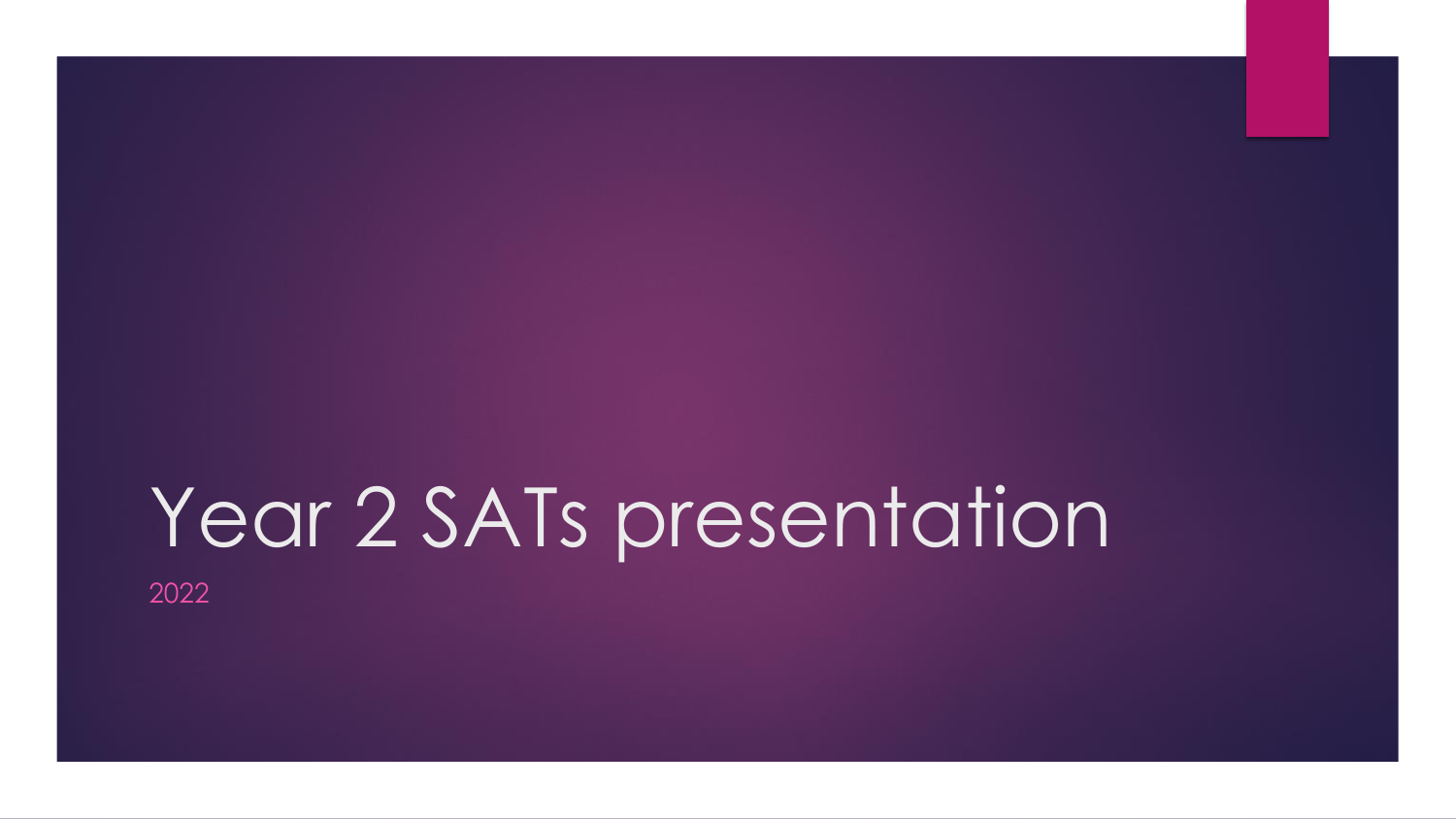#### Aims of the session

 $\blacktriangleright$  To give you a brief explanation of the assessments which will be carried out during the summer term in Year 2.

 $\blacktriangleright$  To explain how these assessments will be carried out.

 $\blacktriangleright$  To reassure you!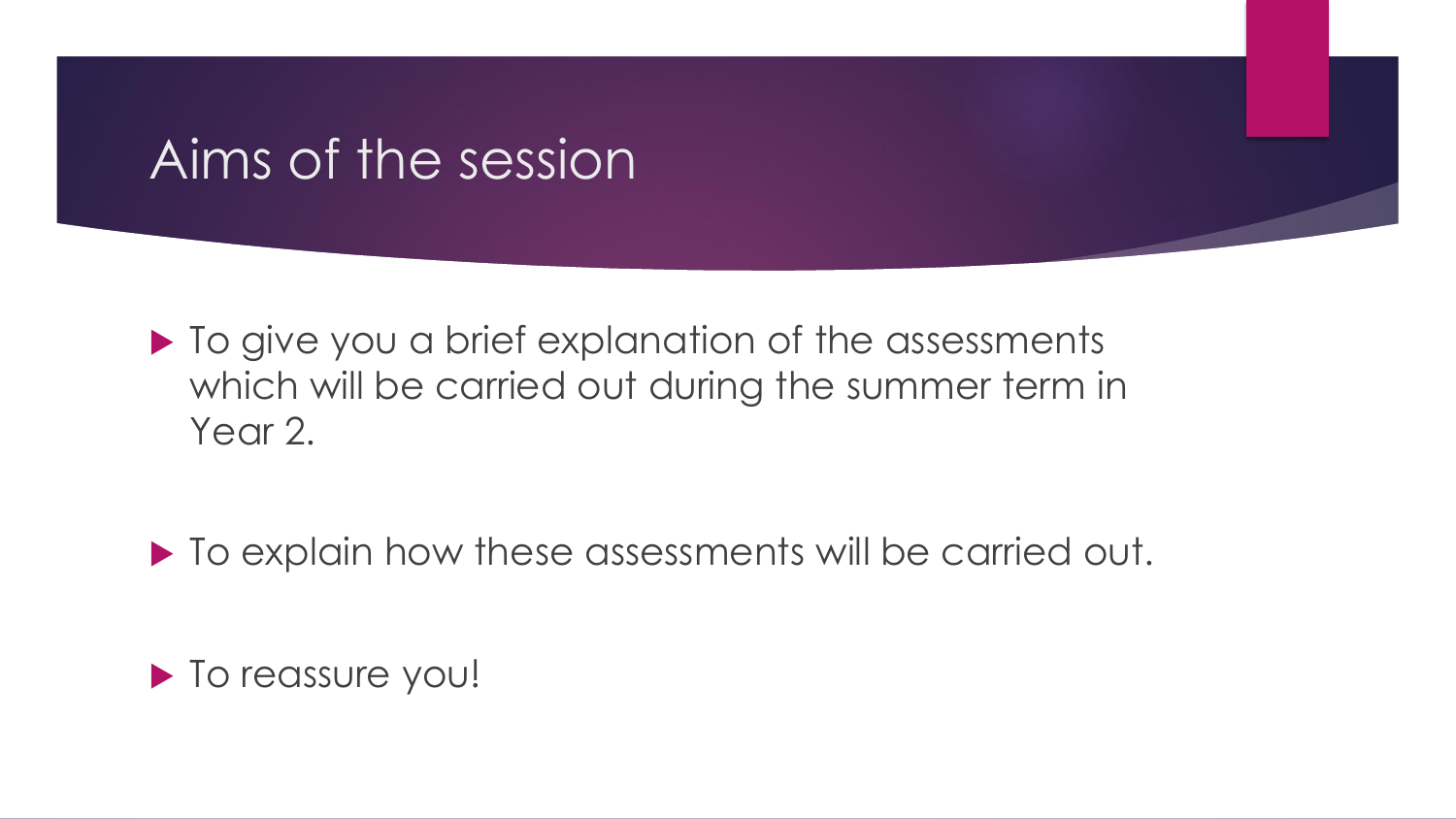#### Quizzes not tests!

 $\blacktriangleright$  The most important thing is that we do not call the tests tests!! They are quizzes…which we do all of the time. This is to ensure the children do not worry and just carry on doing what they have always done. Children love a quiz!!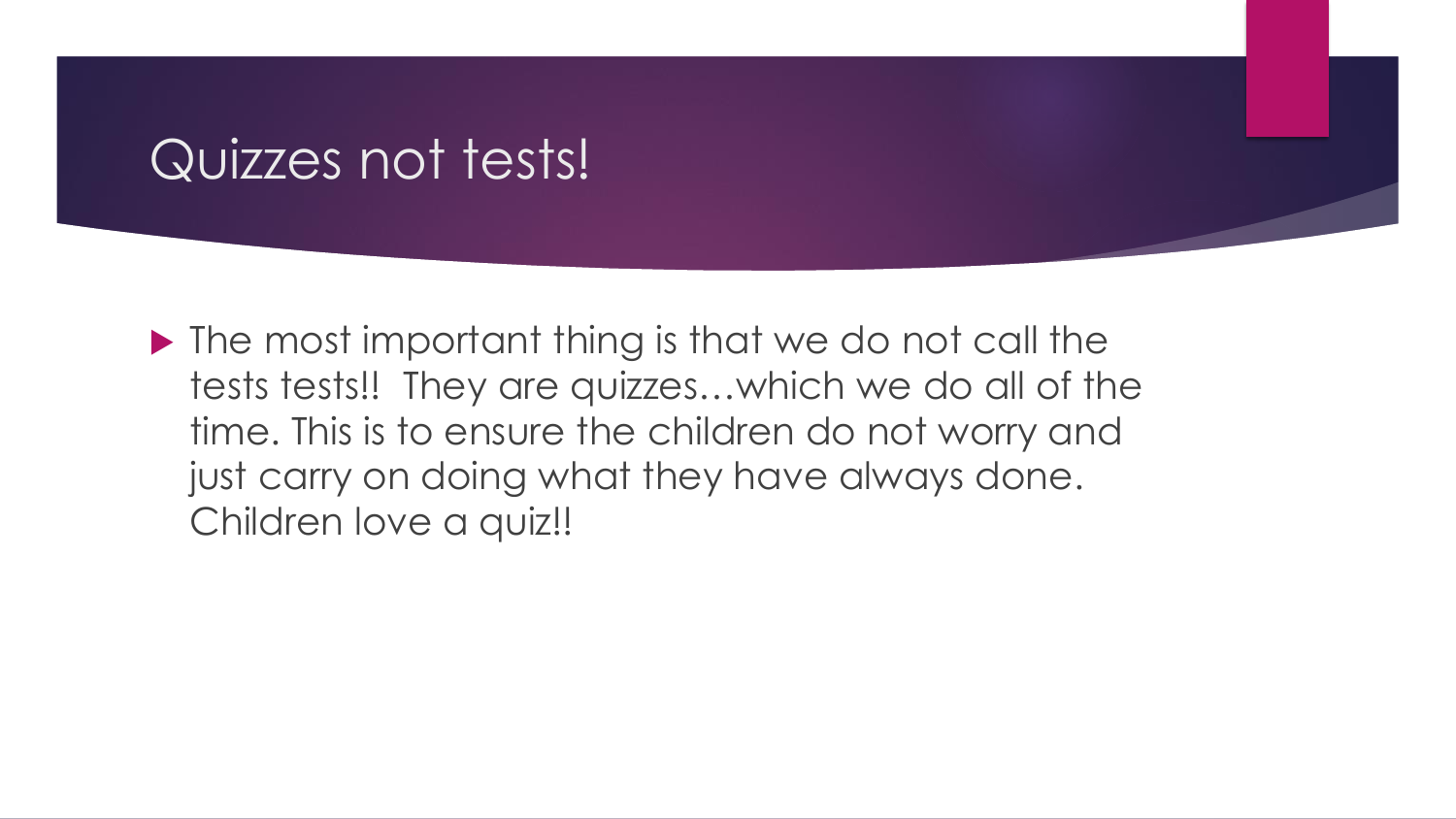# So, what are SATs (quizzes)?

- ▶ In 2014/15 a new national curriculum framework was introduced by the government.
- **Throughout your child's time at school we constantly** assess and monitor their progress.
- ▶ We use lots of different ways of assessing what your child knows and the skills they have against the national curriculum.
- ▶ The SATs are just another small part of this picture.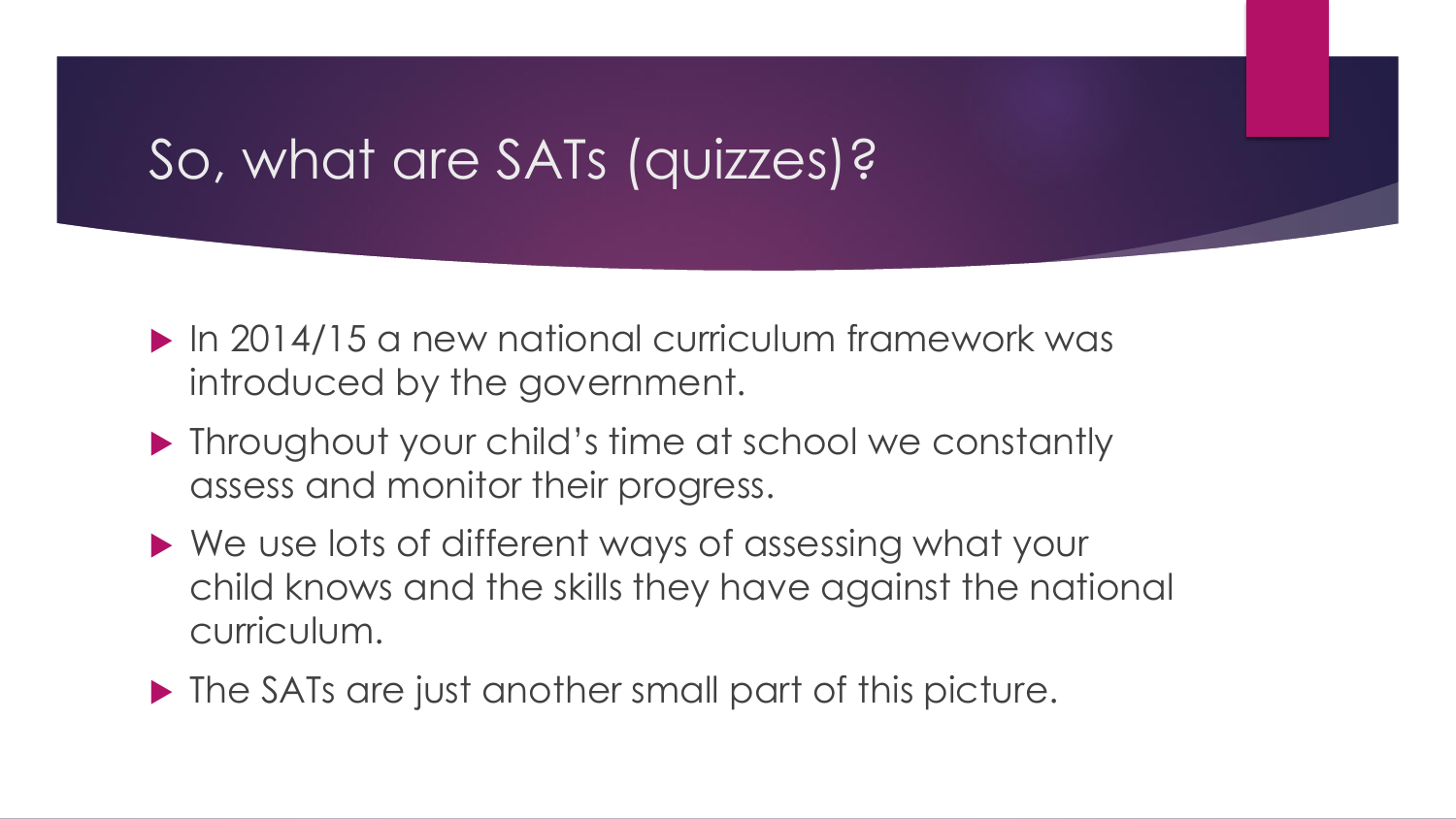#### What you will see at the end of the year

Using all the evidence we have gathered over the year you will be told whether you child has

- **met** the 'national standard ' in the curricular area.
- **exceeded** the national standard and demonstrated a higher than expected knowledge of the curriculum for their age.
- **not yet met** the national standard and performed below that which is expected for their age.
- ▶ You might also hear it described as working below, at or above age related expectations. (A.R.E)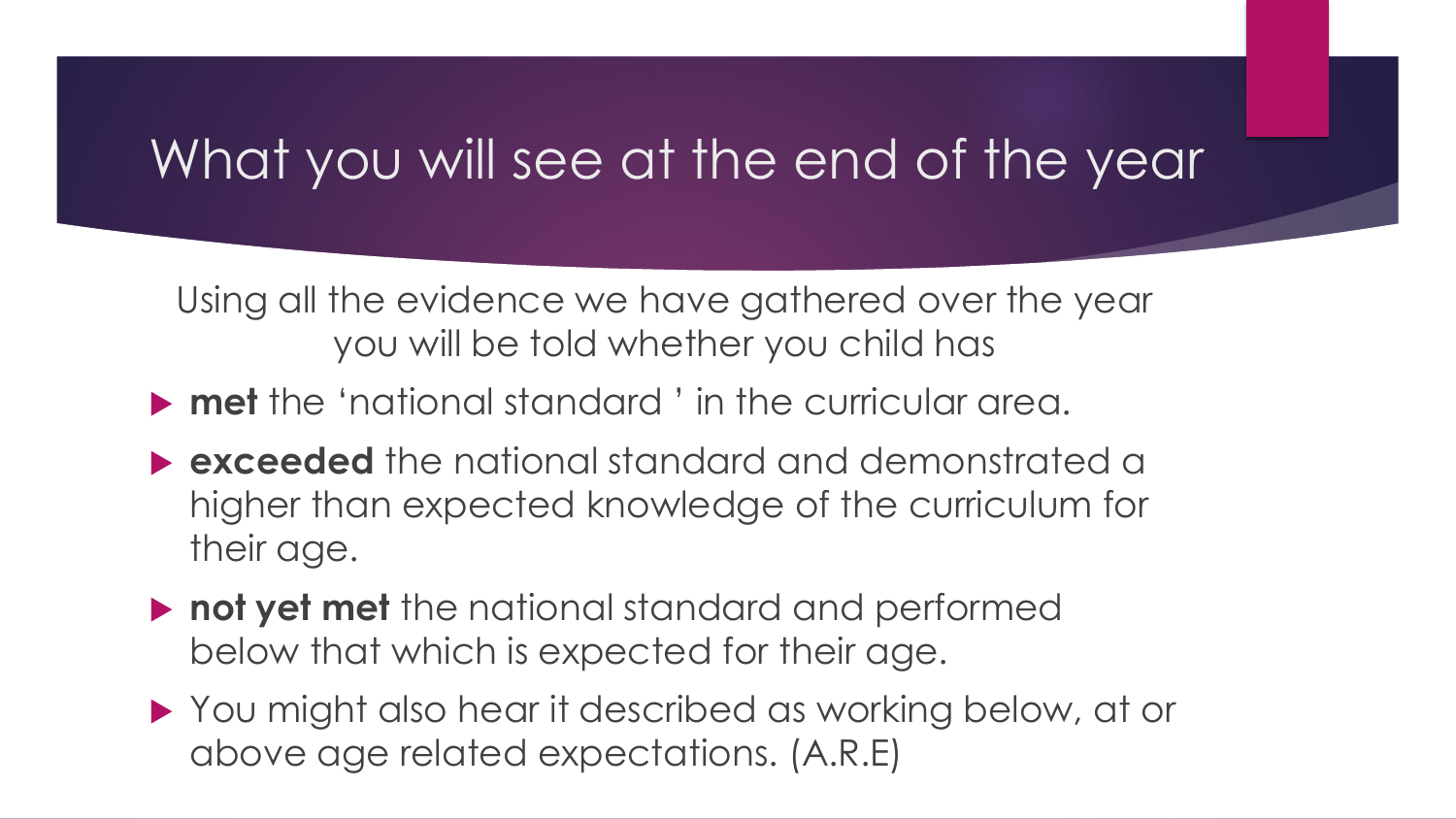# At the end of Year 2, children will take SATs in…

- **Reading; (including reading comprehension)**
- ▶ Spelling, punctuation and grammar (SPaG)
- **Maths**
- ▶ The quizzes are due to take place in May.
- ▶ Writing children's writing will be assessed by the teacher on writing they produce on a regular basis across a range of subjects and will be moderated across the year group.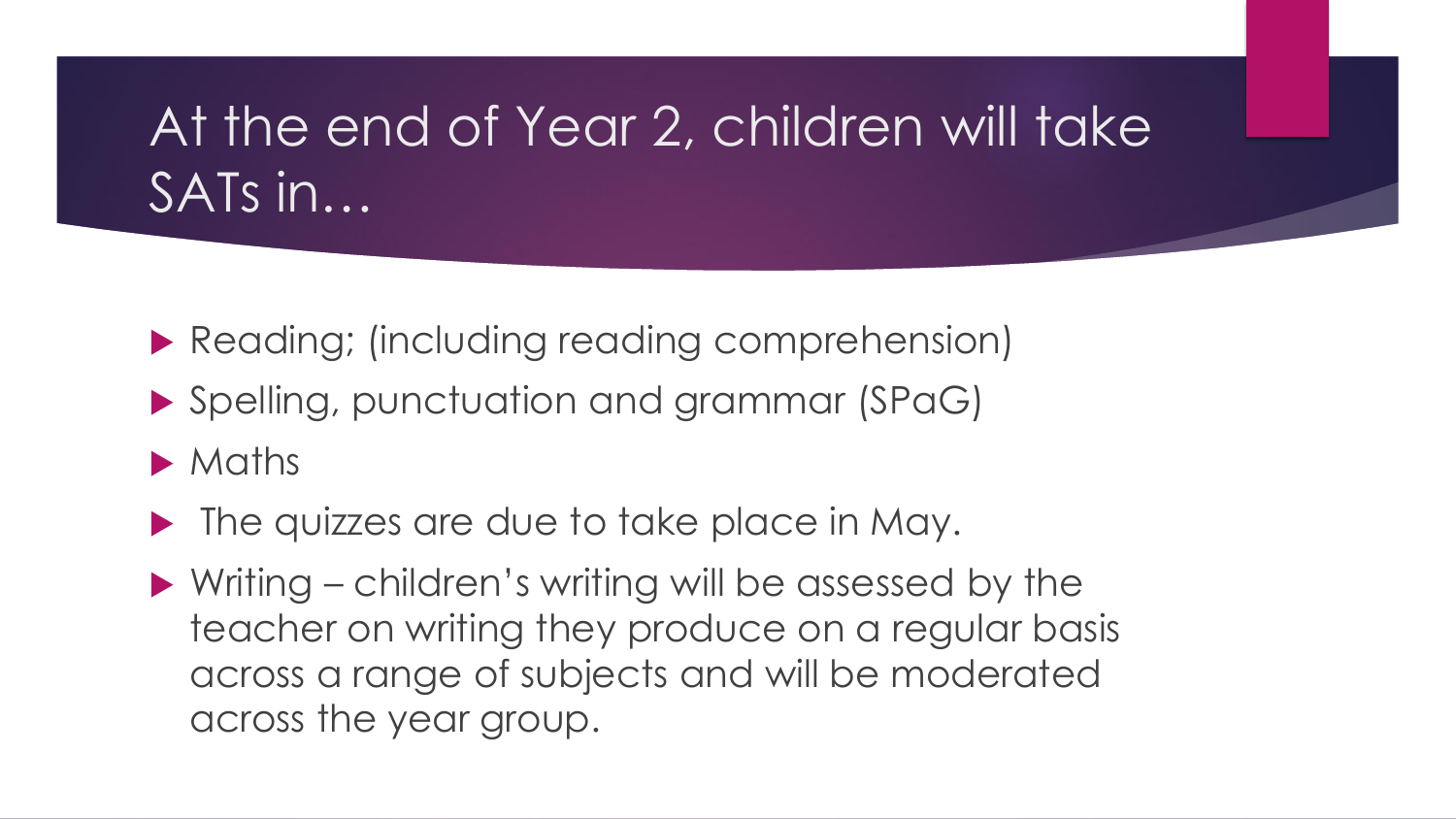# Reading

- ▶ The Reading Test will consist of two separate papers:
- ▶ Paper 1 Contains a selection of texts totalling between 400 and 700 words with questions about the text. This test provides the children with written information to read and questions to answer.

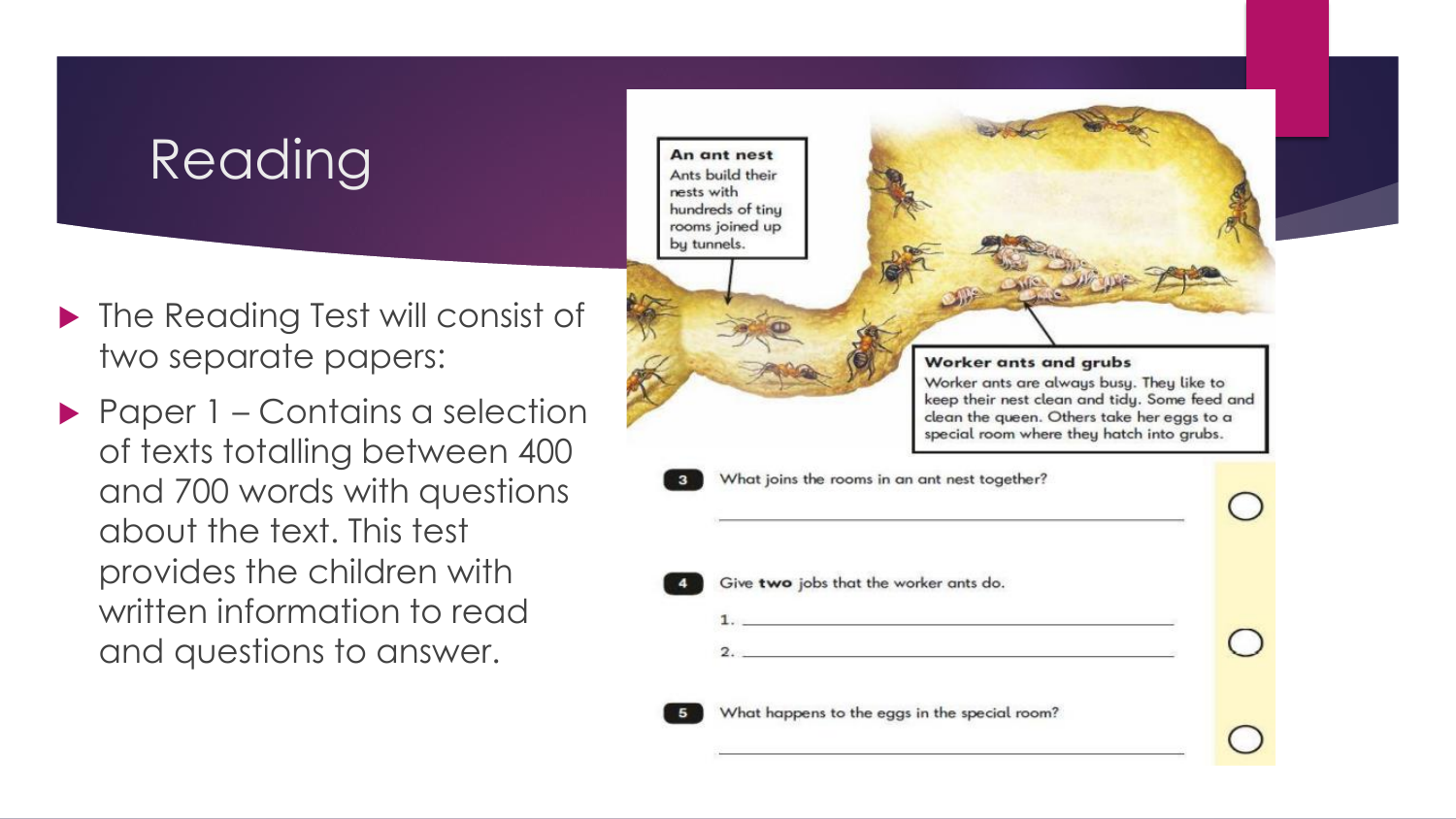# **Reading**

- ▶ Paper 2 Contains a reading booklet of a selection of passages totalling 800 to 1100 words.
- Children will write their answers to questions about the passage in a separate booklet.
- Most but not all children will sit the second reading test.
- This is more of a traditional comprehension exercise with a longer passage of text and a series of questions that require retrieval of information or the meaning of phrases and inference skills.
- The texts will cover a range of poetry, fiction and nonfiction.
- Questions are designed to assess the comprehension and understanding of a child's reading.
- Some questions are multiple choice or selected response, others require short answers and some require an extended response or explanation



Using information from the text, put a tick in the correct box to show whether each statement is true or false.

|                          | True | False |
|--------------------------|------|-------|
| Possible statement here  |      |       |
| Possible statement here  |      |       |
| Possible statement here: |      |       |
| Possible statement here  |      |       |



This is a quote from the text being used.

Which word is closest in meaning to used? Tick one.

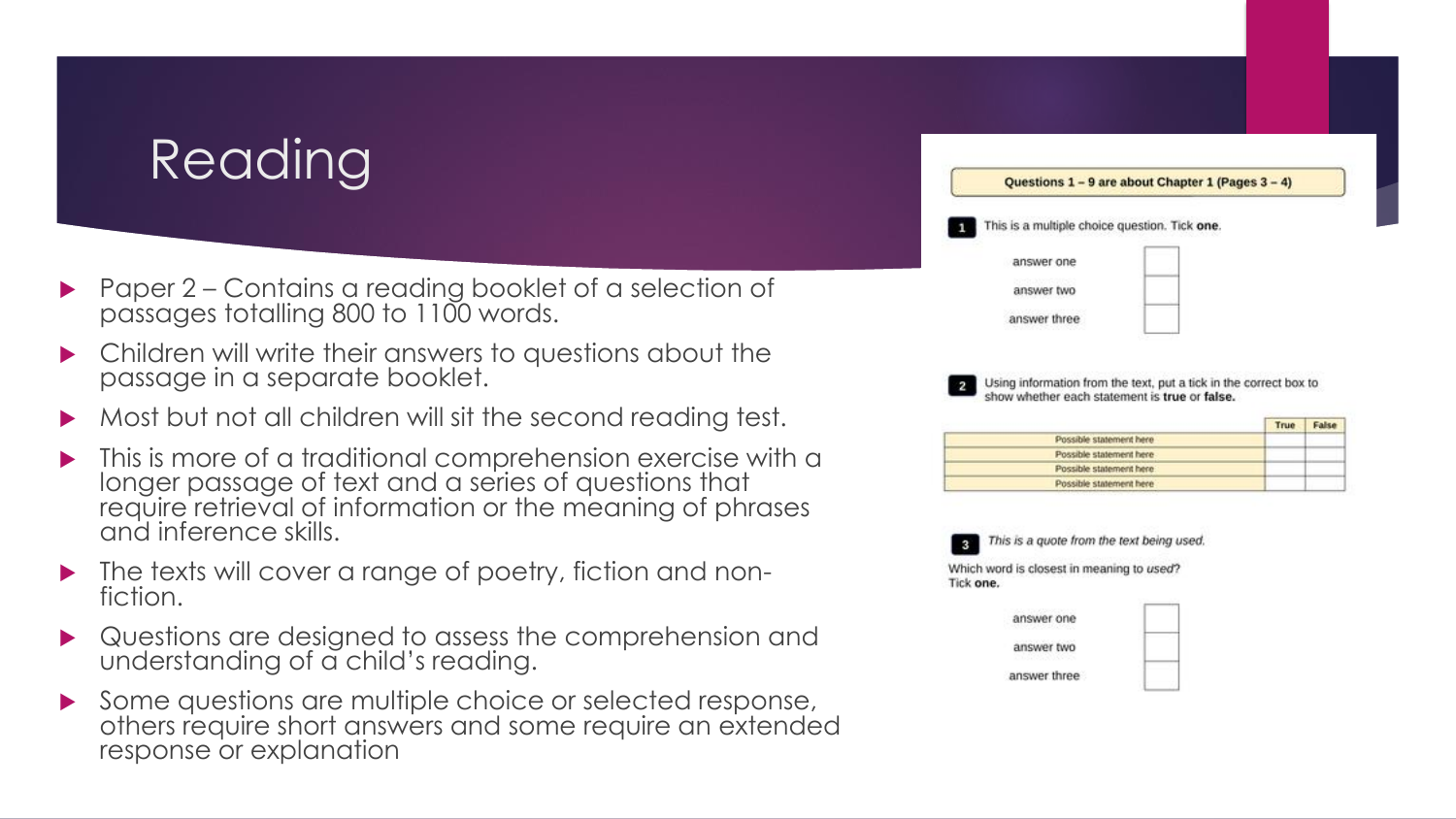# Maths

- Children will sit two tests:
- Paper 1 is for arithmetic, lasting approximately 25 minutes and worth 25 marks. It covers calculation methods for all operations.  $(+,-,x, \div)$



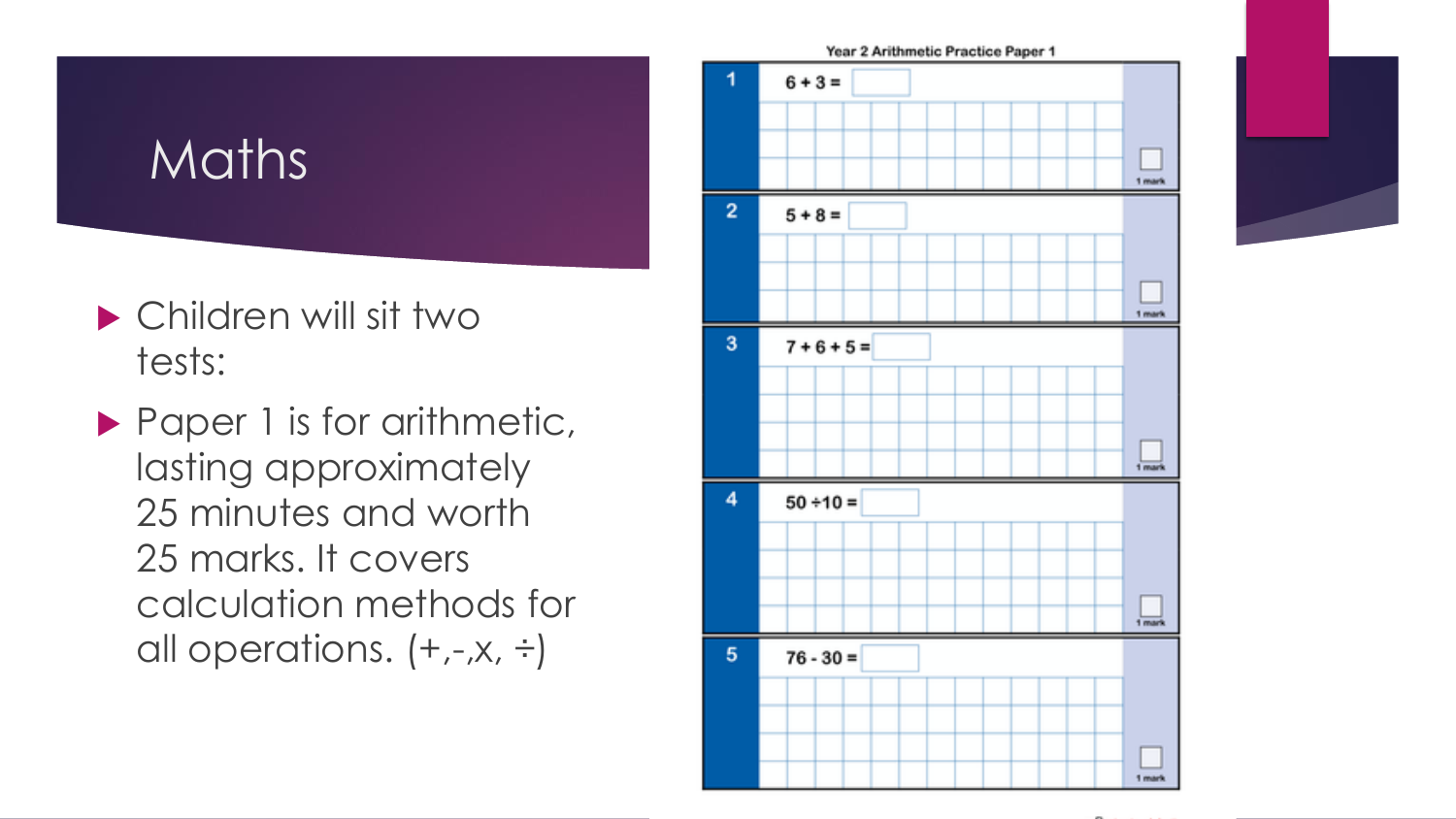#### Maths

- Paper 2 covers problem solving, reasoning and mathematical fluency. It lasts for approximately 35 minutes and is worth 35 marks.
- ▶ The children will still require calculation skills and questions will be varied including multiple choice, matching, true/false, completing a chart or table or drawing a shape.
- Some questions will also require children to show or explain their working out



Sita puts 2 shoes in each of these boxes.

How many shoes are there altogether?

| ines<br>s |
|-----------|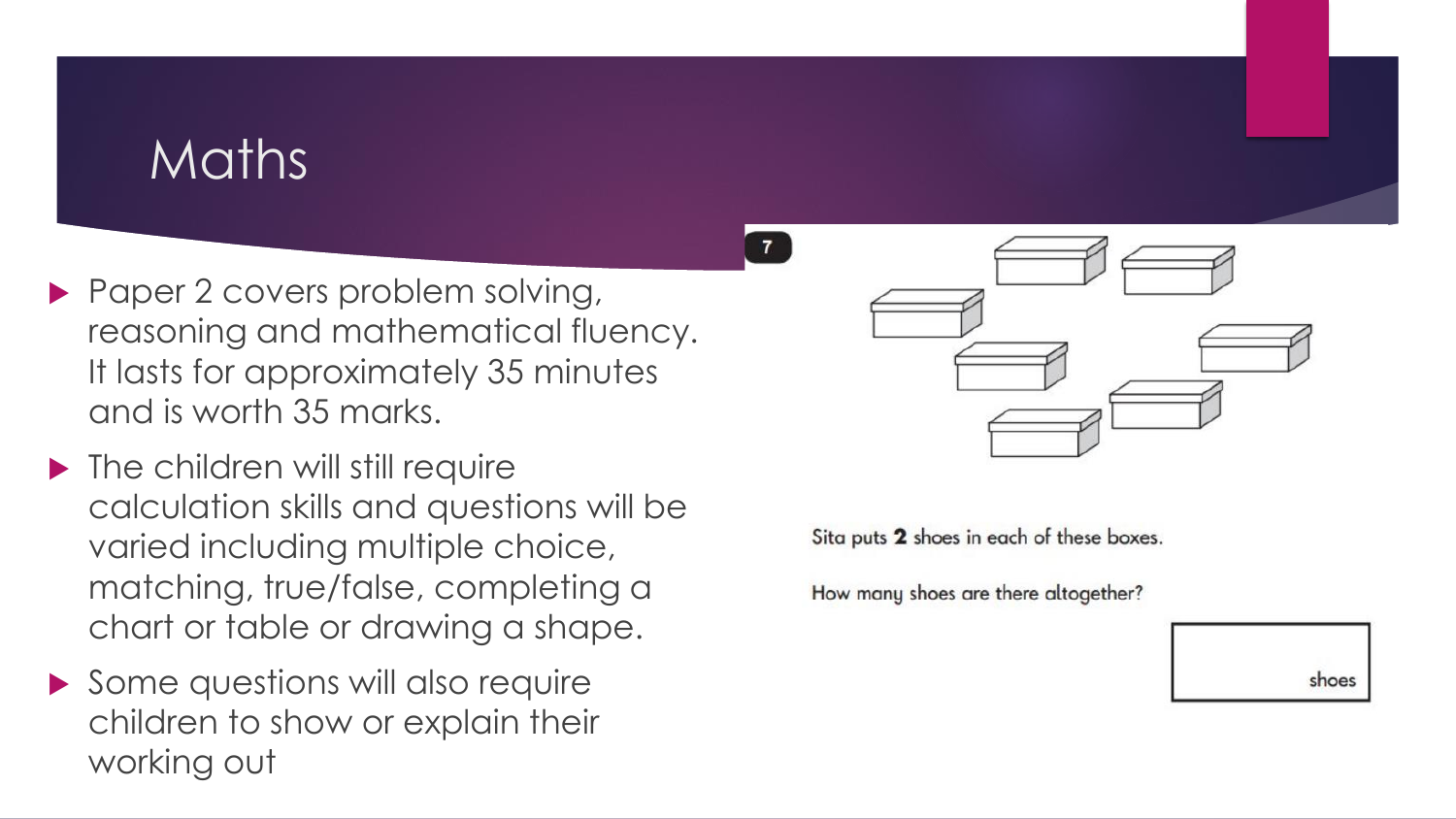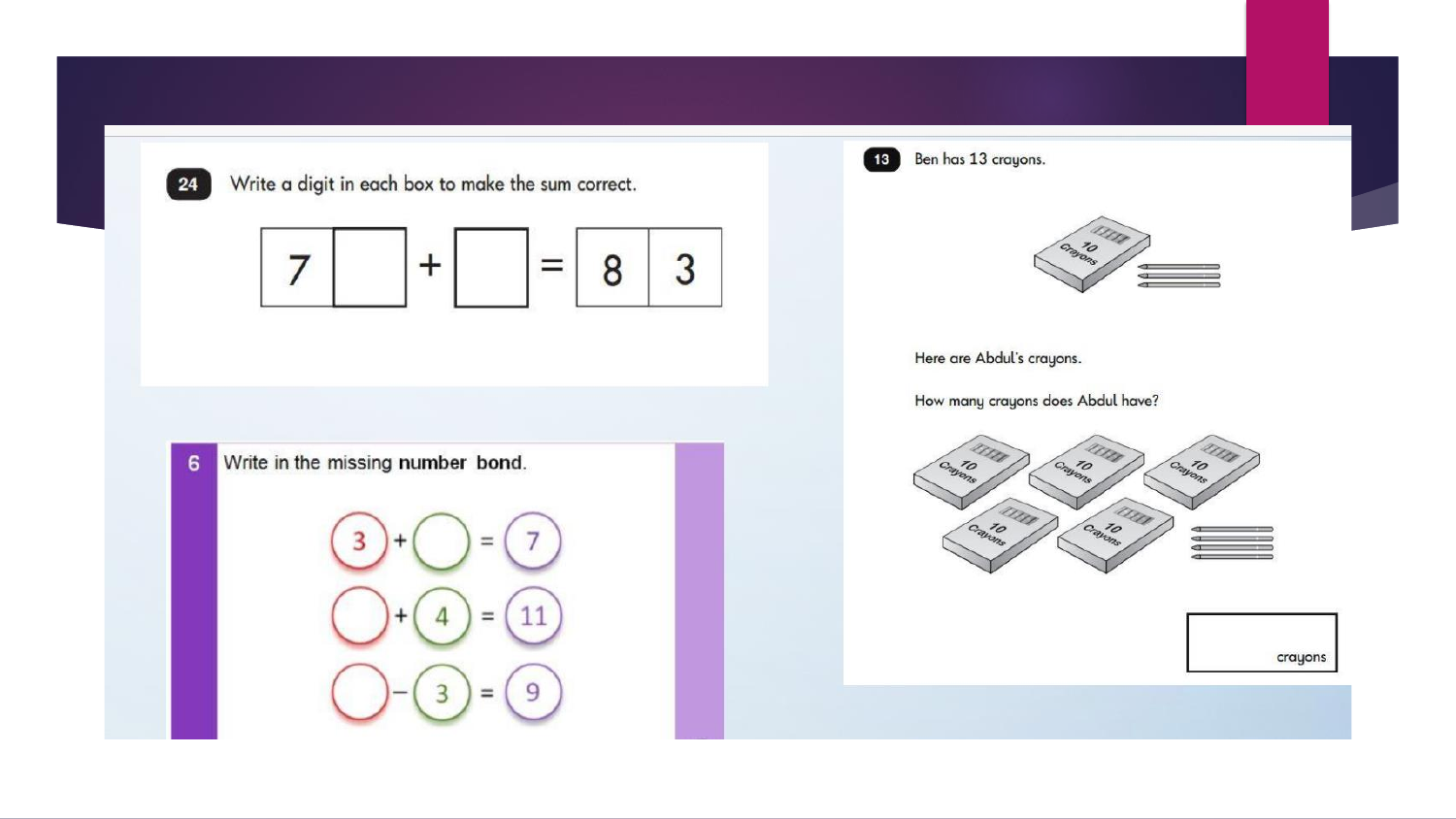# Spelling, punctuation and grammar

- $\blacktriangleright$  In the spelling test, the teacher reads out 20 sentences which use the word to be spelt in context. As with the maths test, the spellings get harder towards the end of the test.
- **The SPaG paper is a** mix of multiple choice questions and short sentence responses.

|                     | SATs Grammar, Punctuation and Spelling Practice Questions Set 3       |   | SATs Grammar, Punctuption and Spelling Practise Questions Set 1              |               |                  |  |
|---------------------|-----------------------------------------------------------------------|---|------------------------------------------------------------------------------|---------------|------------------|--|
| Name:<br>Dote:      |                                                                       |   |                                                                              |               |                  |  |
|                     | Write the missing punctuation mark to complete<br>the sentence below. | 毊 | What type of word is underlined in the senter<br>helow?                      |               |                  |  |
|                     |                                                                       |   | Bob walked to school slowly with his mum,                                    |               |                  |  |
| Why is the sky blue |                                                                       |   | Tick one.                                                                    |               |                  |  |
|                     | Read the sentences below.                                             |   | on odjective                                                                 |               |                  |  |
|                     |                                                                       |   | an adverb                                                                    |               |                  |  |
|                     | <b>Fire Drill</b>                                                     |   | a noun                                                                       |               |                  |  |
|                     | Listen to instructions.                                               |   | a verb                                                                       |               |                  |  |
|                     | Do not talk.                                                          |   |                                                                              |               |                  |  |
|                     | Leave building.                                                       |   |                                                                              |               |                  |  |
|                     | Tick the word that best describes these sentences.                    |   | Tick to show whether each sentence is in the<br>post tense or present tense. |               |                  |  |
|                     | Tick one.                                                             |   |                                                                              |               |                  |  |
|                     | statements                                                            |   | Sentence                                                                     | Post<br>Tense | Present<br>Tense |  |
|                     | questions                                                             |   | Victoria is happy.                                                           |               |                  |  |
|                     | commonds                                                              |   | I am playing football.                                                       |               |                  |  |
|                     | exclamations                                                          |   |                                                                              |               |                  |  |
|                     |                                                                       |   |                                                                              |               |                  |  |

sentence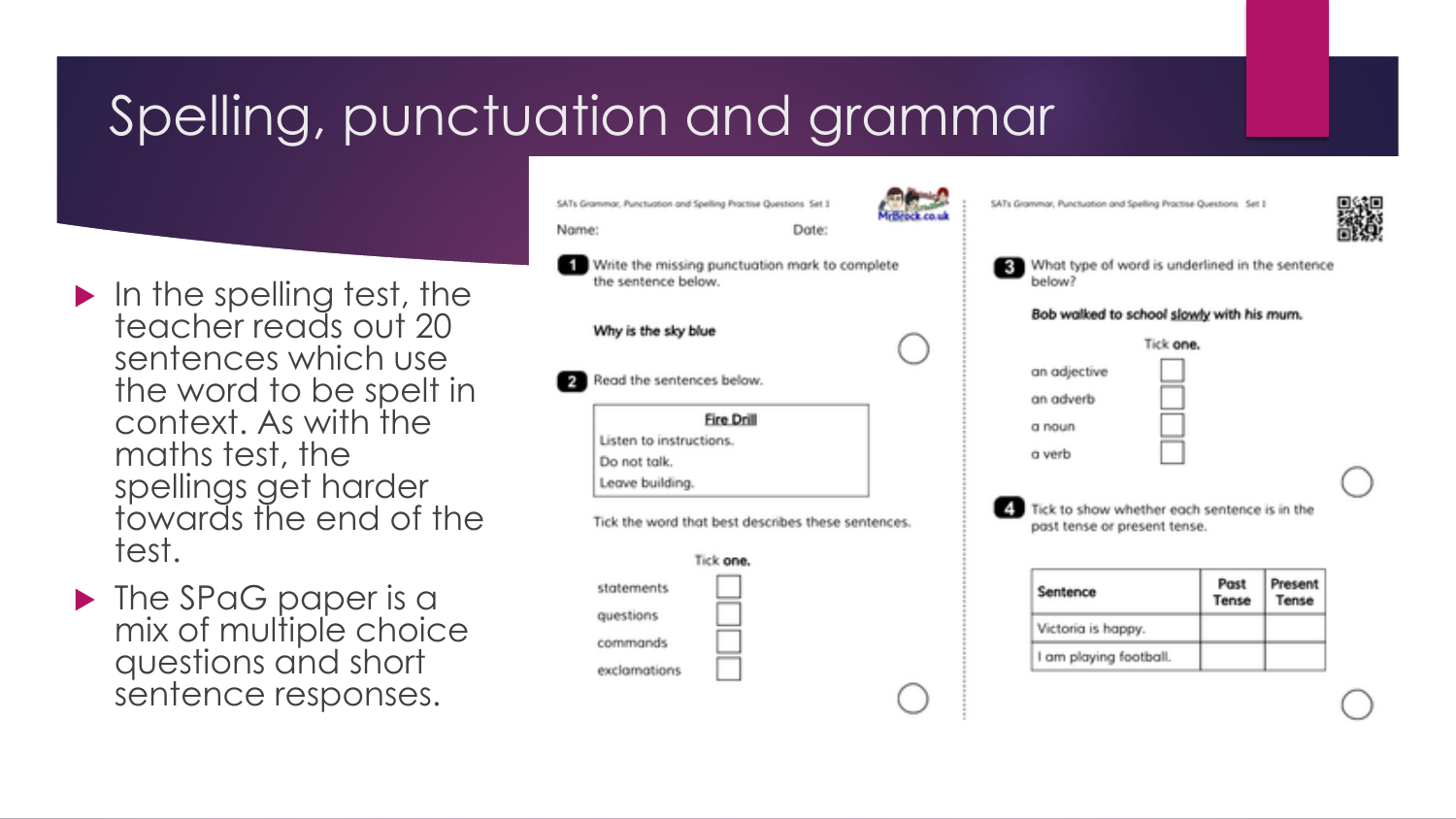#### How can you help?

- First and foremost, support and reassure your child that there is nothing to worry about and that they should always just try their best. Praise and encourage!
- **Ensure your child has the best possible attendance at school.**
- Support your child with homework tasks including daily reading and regular time on TT Rockstars, Doodle Maths and Spelling Shed. Please also spend time checking that children are able to spell the year 1 and 2 spellings at the back of their Communication Book.
- Spend time practising handwriting (ideally cursive style). To be ARE, children need to make sure that letters are correctly formed and of an appropriate size.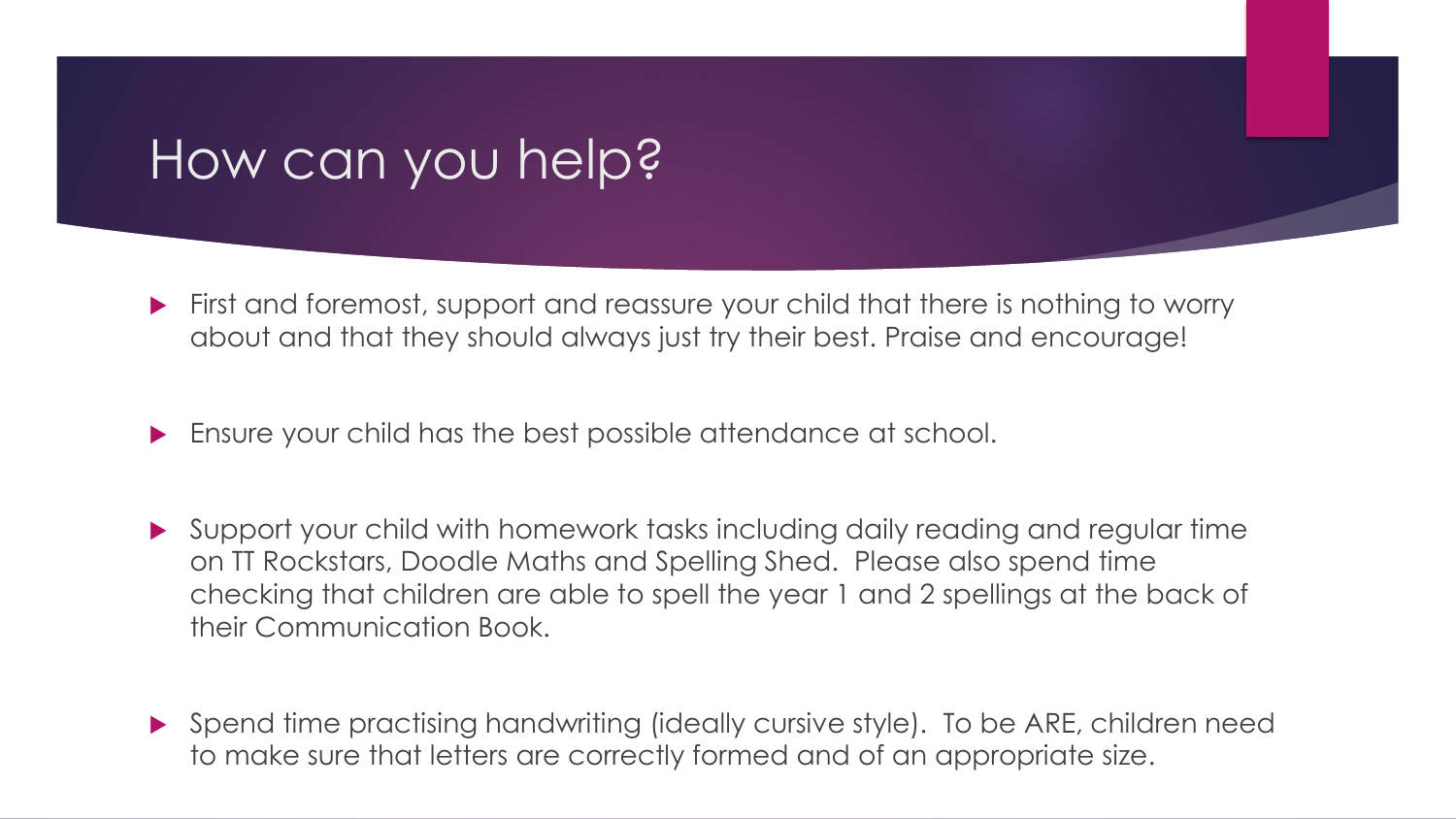#### What will we do in school?

- ▶ The children will get lots of practice on how they can answer the questions that they will be completing. They will learn what is expected of them through regular opportunities to see how the work will be laid out.
- $\blacktriangleright$  The children may not even realise they are being tested because the teachers will keep things very low key, inviting them to do some 'special work'.
- ▶ We will give the children lots of breaks, lots of encouragement and lots of support.